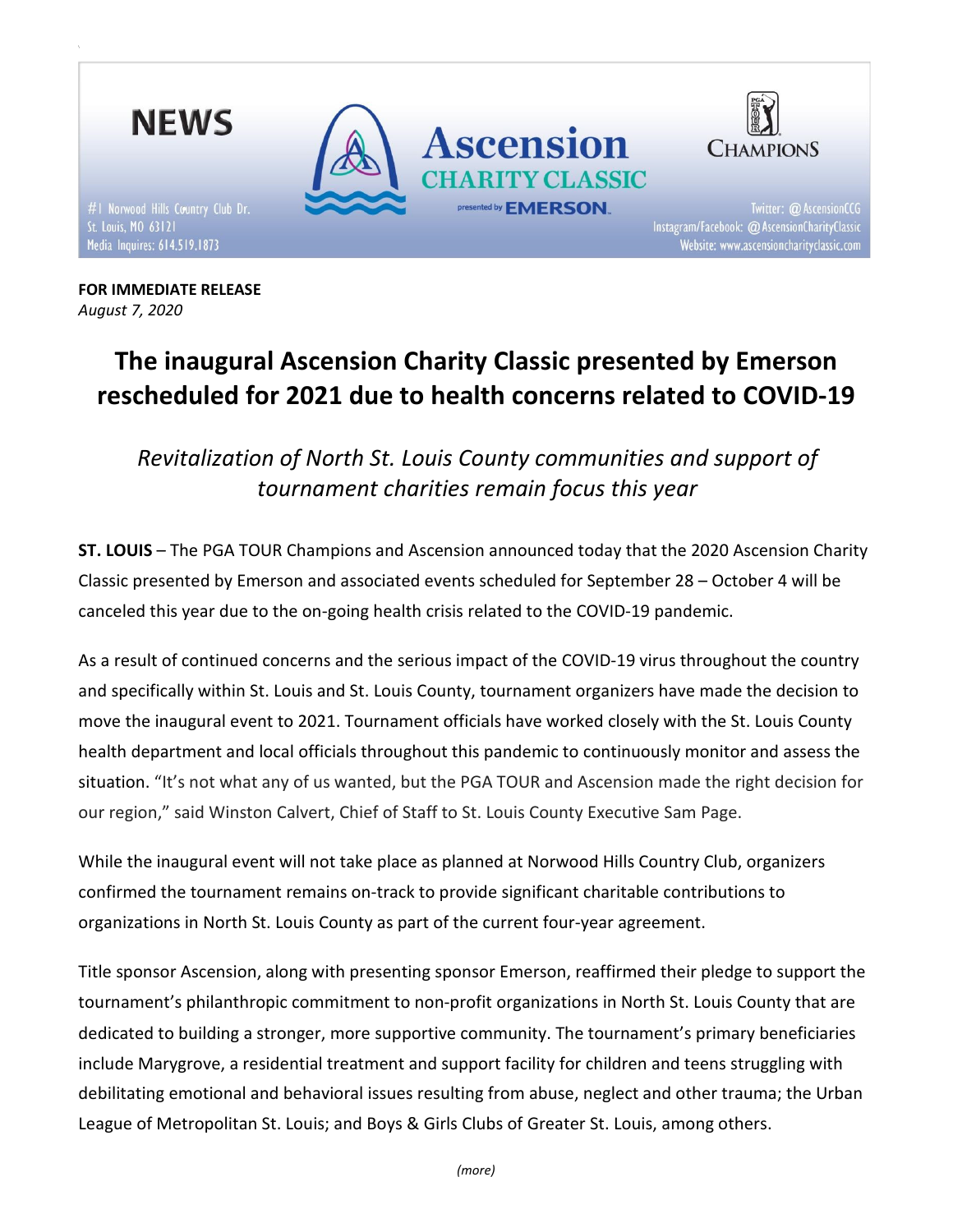"While we're disappointed in not being able to bring professional golf back to St. Louis this year, we're confident this decision is the right one for St. Louis County and the communities we serve," said Nick Ragone, Executive Vice President, Chief Marketing and Communication Officer, Ascension. "We're looking forward to hosting the inaugural event next fall and continuing our commitment to North St. Louis County and our tournament charities for years to come."

All ticket holders for the 2020 Ascension Charity Classic will be provided the option of either donating the value of their ticket to charity or requesting a refund by contacting the tournament ticket office at tickets@ascensioncharityclassic.com.

Next year's Ascension Charity Classic presented by Emerson is scheduled for the week of September 6- 12, 2021, at Norwood Hills Country Club.

For more information visit the Ascension Charity Classic presented by Emerson website at ascensioncharityclassic.com and follow the tournament on Twitter at @ascensionccg, on Facebook at facebook.com/ascensioncharityclassic and on Instagram @ascensioncharityclassic.

## About Ascension Charity Classic presented by Emerson

The Ascension Charity Classic presented by Emerson is an official event on the PGA TOUR Champions operated by Tournaments for Charity, a 501 (c) 3 non-profit entity. This 54-hole stroke play golf tournament features 81 PGA TOUR Champions professionals competing for a \$2 million purse at historic Norwood Hills Country Club in St. Louis, Missouri. The event is designed to showcase the best golf on the PGA TOUR Champions for the enjoyment of spectators and to benefit local charities in the North St. Louis County area and beyond. All three official rounds will be internationally televised on the Golf Channel. For more information, visit ascensioncharityclassic.com.

## About Ascension

Based in St. Louis, Ascension is one of the leading non-profit and Catholic health systems in the U.S., with more than 150,000 associates and 2,600 sites of care across 20 states and the District of Columbia. In keeping with the organization's mission to deliver compassionate, personalized care to all, with special attention to persons living in poverty and those most vulnerable, all proceeds from the Ascension Charity Classic tournament will be donated to local non-profits. Last year, Ascension provided \$2 billion in care of persons living in poverty and other community benefit across the country.

## About Emerson

Emerson (NYSE: EMR), headquartered in St. Louis, Missouri (USA), is a global technology and engineering company providing innovative solutions for customers in industrial, commercial and residential markets. Our Automation Solutions business helps process, hybrid and discrete manufacturers maximize production, protect personnel and the environment while optimizing their energy and operating costs. Our Commercial & Residential Solutions business helps ensure human comfort and health, protect food quality and safety, advance energy efficiency and create sustainable infrastructure. For more information visit Emerson.com.